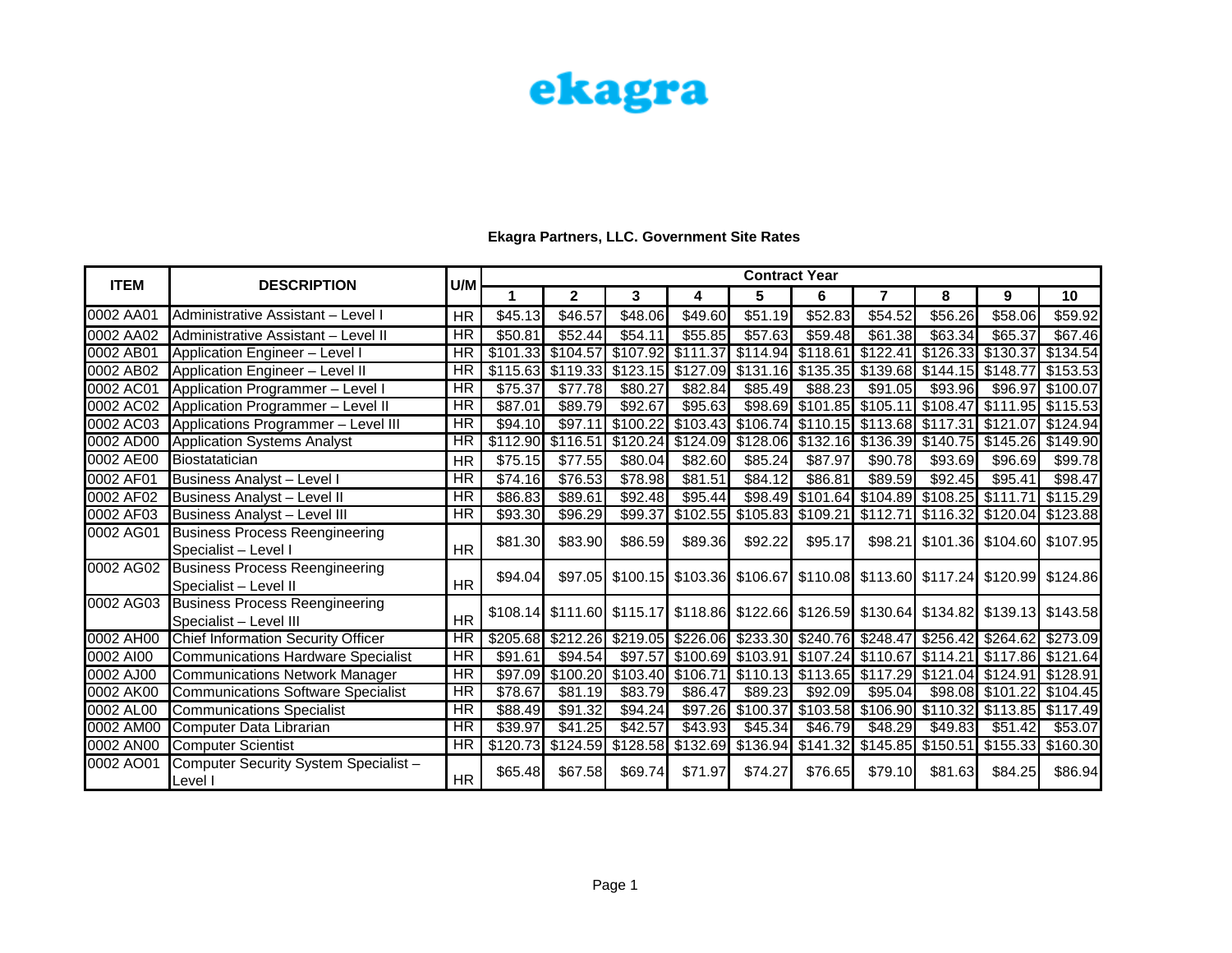| 0002 AO02 | Computer Security System Specialist -<br>Level II  | <b>HR</b>                | \$75.62  | \$78.04                    | \$80.54  | \$83.11                                                                                   | \$85.77  | \$88.52  | \$91.35 | \$94.27             |                                                                | \$97.29 \$100.40 |
|-----------|----------------------------------------------------|--------------------------|----------|----------------------------|----------|-------------------------------------------------------------------------------------------|----------|----------|---------|---------------------|----------------------------------------------------------------|------------------|
| 0002 AO03 | Computer Security System Specialist -<br>Level III | <b>HR</b>                | \$81.93] | \$84.55                    | \$87.26  | \$90.05                                                                                   | \$92.93  | \$95.91  | \$98.97 |                     | $$102.14$ $$105.41$                                            | \$108.78         |
| 0002 AP01 | Computer Systems Analyst - Level I                 | $\overline{\text{HR}}$   | \$74.70  | \$77.09                    | \$79.56  | \$82.10                                                                                   | \$84.73  | \$87.44  | \$90.24 | \$93.13             | \$96.11                                                        | \$99.18          |
| 0002 AP02 | Computer Systems Analyst-<br>Level II              | <b>HR</b>                | \$82.47  | \$85.11                    | \$87.83  | \$90.64                                                                                   | \$93.54  | \$96.54  |         |                     | \$99.63 \$102.81 \$106.10 \$109.50                             |                  |
| 0002 AP03 | Computer Systems Analyst-<br>Level III             | HR                       | \$87.99  | \$90.81                    | \$93.71  | \$96.71                                                                                   | \$99.80  |          |         |                     | \$103.00 \$106.29 \$109.70 \$113.21 \$116.83                   |                  |
| 0002 AQ00 | Configuration Management Specialist                | <b>HR</b>                | \$93.11  | \$96.09                    | \$99.16  | \$102.34                                                                                  | \$105.61 | \$108.99 |         | $$112.48$ $$116.08$ | \$119.79                                                       | \$123.63         |
| 0002 AR01 | Cost Analyst - Level I                             | <b>HR</b>                | \$64.11  | \$66.16                    | \$68.28  | \$70.46                                                                                   | \$72.72  | \$75.05  | \$77.45 | \$79.93             | \$82.48                                                        | \$85.12          |
| 0002 AR02 | Cost Analyst - Level II                            | <b>HR</b>                | \$75.14  | \$77.54                    | \$80.03  | \$82.59                                                                                   | \$85.23  | \$87.96  | \$90.77 | \$93.68             | \$96.67                                                        | \$99.77          |
| 0002 AS00 | Data Entry Clerk                                   | <b>HR</b>                | \$32.65  | \$33.69                    | \$34.77  | \$35.89                                                                                   | \$37.03  | \$38.22  | \$39.44 | \$40.70             | \$42.01                                                        | \$43.35          |
| 0002 AT00 | Data Security Specialist                           | <b>HR</b>                | \$118.06 | \$121.84                   | \$125.74 |                                                                                           |          |          |         |                     | \$129.76 \$133.91 \$138.20 \$142.62 \$147.18 \$151.89 \$156.75 |                  |
| 0002 AU00 | Data Standardization Specialist                    | <b>HR</b>                | \$92.87  | \$95.84                    | \$98.91  |                                                                                           |          |          |         |                     | \$102.07 \$105.34 \$108.71 \$112.19 \$115.78 \$119.48 \$123.31 |                  |
| 0002 AV00 | Database Administrator                             | <b>HR</b>                | \$94.95  | \$97.99                    | \$101.12 |                                                                                           |          |          |         |                     | $$104.36$ $$107.70$ $$111.15$ $$114.70$ $$118.37$ $$122.16$    | \$126.07         |
| 0002 AW01 | Database Management Specialist - Level             | <b>HR</b>                | \$80.17  | \$82.74                    | \$85.38  | \$88.12                                                                                   | \$90.93] | \$93.84  | \$96.85 |                     | \$99.95 \$103.15 \$106.45                                      |                  |
|           | 0002 AW02 Database Management Specialist - Level   | <b>HR</b>                | \$96.27  |                            |          | \$99.35 \$102.53 \$105.81 \$109.20 \$112.69 \$116.30 \$120.02 \$123.86 \$127.82           |          |          |         |                     |                                                                |                  |
|           | 0002 AW03 Database Management Specialist - Level   | <b>HR</b>                |          |                            |          | \$108.48 \$111.95 \$115.53 \$119.23 \$123.05 \$126.98 \$131.05 \$135.24 \$139.57 \$144.03 |          |          |         |                     |                                                                |                  |
| 0002 AX01 | Database Specialist - Level I                      | <b>HR</b>                | \$80.17  | \$82.74]                   | \$85.38  | \$88.12                                                                                   | \$90.93] | \$93.84  | \$96.85 |                     | \$99.95 \$103.15 \$106.45                                      |                  |
| 0002 AX02 | Database Specialist - Level II                     | <b>HR</b>                | \$96.27  |                            |          | \$99.35 \$102.53 \$105.81 \$109.20 \$112.69 \$116.30 \$120.02 \$123.86 \$127.82           |          |          |         |                     |                                                                |                  |
| 0002 AX03 | Database Specialist - Level III                    | <b>HR</b>                |          | \$105.83 \$109.22 \$112.71 |          |                                                                                           |          |          |         |                     | \$116.32 \$120.04 \$123.88 \$127.85 \$131.94 \$136.16 \$140.52 |                  |
| 0002 AY00 | Data Warehousing Administrator                     | <b>HR</b>                |          |                            |          | \$98.22 \$101.36 \$104.61 \$107.95 \$111.41 \$114.97 \$118.65 \$122.45 \$126.37 \$130.41  |          |          |         |                     |                                                                |                  |
| 0002 AZ00 | Data Warehouse Analyst                             | <b>HR</b>                |          |                            |          | \$104.93 \$108.29 \$111.75 \$115.33 \$119.02 \$122.83 \$126.76 \$130.82 \$135.00 \$139.32 |          |          |         |                     |                                                                |                  |
| 0002 BA00 | Data Warehouse Programmer                          | HR                       | \$92.97  | \$95.95                    |          | \$99.02 \$102.18 \$105.45 \$108.83 \$112.31 \$115.90 \$119.61                             |          |          |         |                     |                                                                | \$123.44         |
| 0002 BB00 | <b>Disaster Recovery Specialist</b>                | <b>HR</b>                |          | \$97.63 \$100.75           |          | \$103.98 \$107.31 \$110.74 \$114.28 \$117.94                                              |          |          |         |                     | \$121.71 \$125.61                                              | \$129.63         |
| 0002 BC01 | Document Control Specialist - Level I              | <b>HR</b>                | \$36.47  | \$37.64                    | \$38.84  | \$40.08                                                                                   | \$41.37  | \$42.69  | \$44.06 | \$45.47             | \$46.92                                                        | \$48.42          |
| 0002 BC02 | Document Control Specialist -<br>Level II          | <b>HR</b>                | \$39.89  | \$41.17                    | \$42.48  | \$43.84                                                                                   | \$45.25  | \$46.69  | \$48.19 | \$49.73             | \$51.32                                                        | \$52.96          |
| 0002 BC03 | Document Control Specialist - Level III            | $\overline{\mathsf{HR}}$ | \$42.52  | \$43.88                    | \$45.28  | \$46.73                                                                                   | \$48.23  | \$49.77  | \$51.37 | \$53.01             | \$54.71                                                        | \$56.46          |
| 0002 BD01 | Document Support Specialist - Level I              | HR                       | \$36.47  | \$37.64                    | \$38.84  | \$40.08                                                                                   | \$41.37  | \$42.69  | \$44.06 | \$45.47             | \$46.92                                                        | \$48.42          |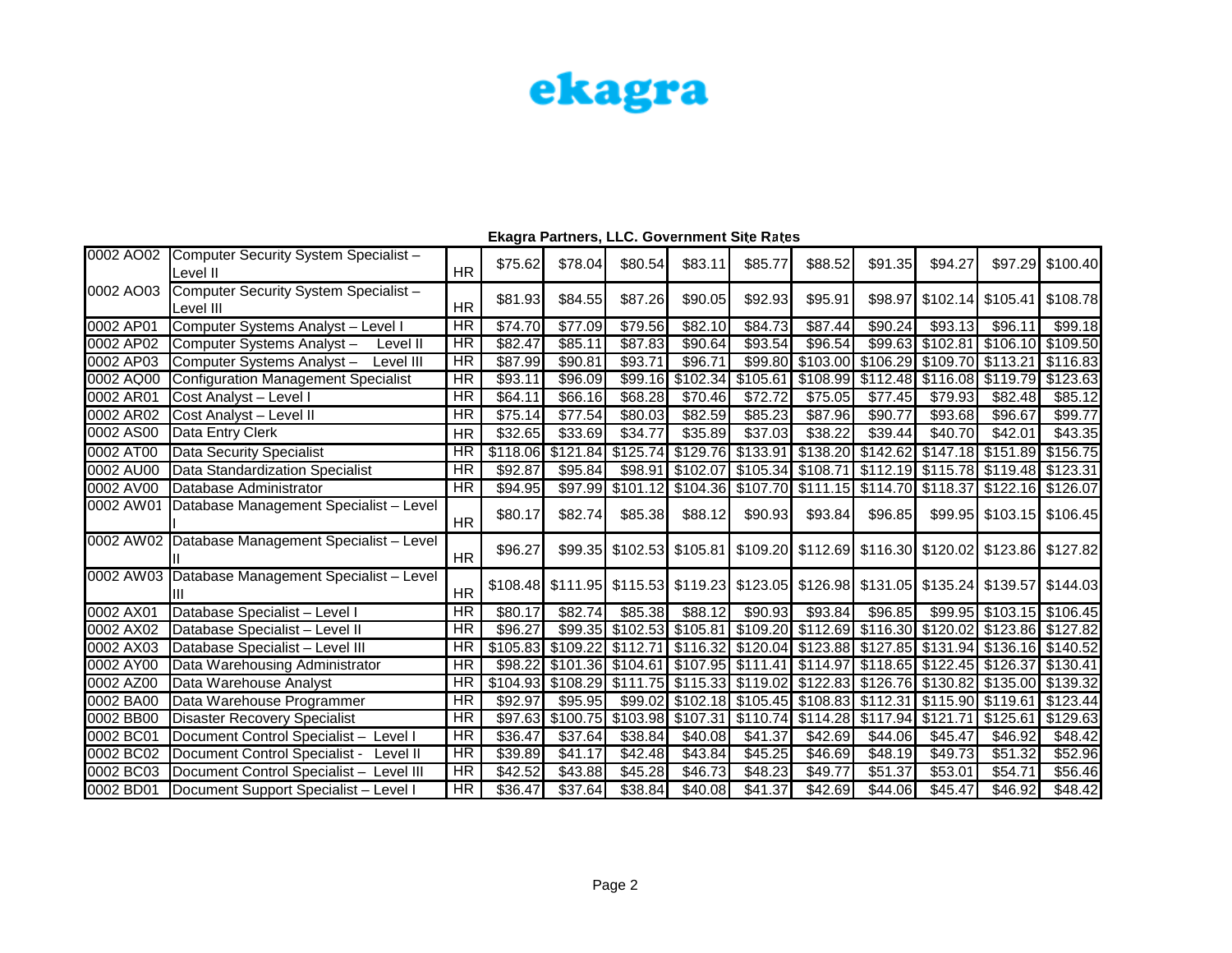|           |                                                   |                        | - 11 v. m. m. m. |                        |          | anthono, EEO, OO forminont Olto Hatoc                                            |                     |                     |           |                                                                |                     |                     |
|-----------|---------------------------------------------------|------------------------|------------------|------------------------|----------|----------------------------------------------------------------------------------|---------------------|---------------------|-----------|----------------------------------------------------------------|---------------------|---------------------|
| 0002 BD02 | Document Support Specialist - Level II            | <b>HR</b>              | \$39.89          | \$41.17                | \$42.48  | \$43.84                                                                          | \$45.25             | \$46.69             | \$48.19   | \$49.73                                                        | \$51.32             | \$52.96             |
| 0002 BE00 | Duplicating Machine Operator                      | <b>HR</b>              | \$33.71          | \$34.79                | \$35.90  | \$37.05                                                                          | \$38.24             | \$39.46             | \$40.72   | \$42.03                                                        | \$43.37             | \$44.76             |
| 0002 BF00 | Electronic Data Interchange (EDI)<br>Specialist   | <b>HR</b>              | \$59.52          | \$61.42                | \$63.39  | \$65.42                                                                          | \$67.51             | \$69.67             | \$71.90   | \$74.20                                                        | \$76.58             | \$79.03             |
| 0002 BG00 | Electronic Meeting Technographer                  | HR                     | \$46.84          | \$48.34                | \$49.89  | \$51.48                                                                          | \$53.13             | \$54.83             | \$56.58   | \$58.39                                                        | \$60.26             | \$62.19             |
| 0002 BH00 | Enterprise Resource Planning (ERP)<br>Specialist  | <b>HR</b>              |                  | \$110.18 \\$113.71     |          | \$117.34 \$121.10 \$124.97 \$128.97 \$133.10 \$137.36 \$141.76 \$146.29          |                     |                     |           |                                                                |                     |                     |
| 0002 BI00 | Facilitator                                       | <b>HR</b>              | \$112.12         | $\frac{1}{2}$ \$115.71 | \$119.41 |                                                                                  |                     |                     |           | \$123.23 \$127.18 \$131.24 \$135.44 \$139.78 \$144.25 \$148.87 |                     |                     |
| 0002 BJ00 | Financial Analyst - IT                            | <b>HR</b>              | \$86.26          | \$89.02                | \$91.87  | \$94.81                                                                          | \$97.84]            |                     |           | \$100.97 \$104.20 \$107.54                                     |                     | \$110.98 \\$114.53  |
| 0002 BK01 | Functional Analyst - Level I                      | <b>HR</b>              | \$65.72          | \$67.82                | \$69.99  | \$72.23                                                                          | $\overline{$}74.54$ | $\overline{$}76.93$ | \$79.39   | \$81.93                                                        | \$84.55             | \$87.26             |
| 0002 BK02 | Functional Analyst - Level II                     | <b>HR</b>              | \$73.51          | \$75.86                | \$78.29  | \$80.80                                                                          | \$83.38             | \$86.05             | \$88.80   | \$91.64                                                        | \$94.58             | \$97.60             |
| 0002 BL01 | General Clerk – Level I                           | <b>HR</b>              | \$34.21          | \$35.30                | \$36.43  | \$37.60                                                                          | \$38.80             | \$40.05             | \$41.33   | \$42.65                                                        | \$44.01             | $\overline{$45.42}$ |
| 0002 BL02 | General Clerk - Level II                          | HR                     | \$37.60          | \$38.80                | \$40.04  | \$41.33                                                                          | \$42.65             | \$44.01             | \$45.42   | \$46.88                                                        | \$48.38             | \$49.92             |
| 0002 BL03 | General Clerk – Level III                         | <b>HR</b>              | \$40.16          | \$41.45                | \$42.77  | \$44.14                                                                          | \$45.55             | \$47.01             | \$48.51   | \$50.07                                                        | \$51.67             | \$53.32             |
| 0002 BM00 | Geographic Information System (GIS)<br>Specialist | <b>HR</b>              | \$65.25          | \$67.34                | \$69.49  | \$71.72                                                                          | \$74.01             | \$76.38             | \$78.82   | \$81.35                                                        | \$83.95             | \$86.64             |
| 0002 BN00 | Graphical User Interface Designer                 | $\overline{\text{HR}}$ | \$81.37          | \$83.97                | \$86.66  | \$89.43                                                                          | $\overline{$92.30}$ | \$95.25             | \$98.30   | $\overline{$}101.44$                                           | \$104.69            | \$108.04            |
| 0002 BO00 | <b>Graphics Specialist</b>                        | HR                     | \$74.49          | \$76.87                | \$79.33  | \$81.87                                                                          | \$84.49             | \$87.20             | \$89.99   | \$92.87                                                        | \$95.84             | \$98.90             |
| 0002 BP00 | Hardware Draftsman                                | <b>HR</b>              | \$54.87          | \$56.63                | \$58.44  | \$60.31                                                                          | \$62.24             | \$64.23             | \$66.28   | \$68.41                                                        | \$70.59             | \$72.85             |
| 0002 BQ01 | Hardware Installation Technician - Level I        | <b>HR</b>              | \$82.46]         | \$85.10                | \$87.82  | \$90.63                                                                          | \$93.53             | \$96.53             |           | \$99.61 \$102.80 \$106.09 \$109.49                             |                     |                     |
| 0002 BQ02 | Hardware Installation Technician - Level II       | <b>HR</b>              | \$87.72          | \$90.53                | \$93.42  | \$96.41                                                                          |                     |                     |           | \$99.50 \$102.68 \$105.97 \$109.36 \$112.86 \$116.47           |                     |                     |
| 0002 BR00 | Hardware Specialist - Information<br>Technology   | <b>HR</b>              | \$77.27          | \$79.74                | \$82.29  | \$84.93                                                                          | \$87.65             | \$90.45             | \$93.34   | \$96.33                                                        | \$99.41             | \$102.60            |
| 0002 BS00 | Help Desk Manager                                 | HR                     | \$83.84          | \$86.52                | \$89.29  | \$92.15                                                                          | \$95.10             | \$98.14]            | \$101.28] | \$104.52                                                       | \$107.87            | \$111.32            |
| 0002 BT00 | Help Desk Specialist                              | <b>HR</b>              | \$59.75          | \$61.66                | \$63.64  | \$65.67                                                                          | \$67.77             | \$69.94             | \$72.18   | \$74.49                                                        | \$76.87             | \$79.33             |
| 0002 BU01 | Imaging Specialist/Technician - Level I           | HR                     | \$55.31          | \$57.08                | \$58.91  | \$60.79                                                                          | \$62.74             | \$64.74             | \$66.82   | \$68.95                                                        | \$71.16             | \$73.44             |
| 0002 BU02 | Imaging Specialist/Technician - Level II          | <b>HR</b>              | \$61.41          | \$63.38                | \$65.40  | \$67.50                                                                          | \$69.66             | \$71.88             | \$74.19   | \$76.56                                                        | $\overline{$}79.01$ | \$81.54             |
| 0002 BU03 | Imaging Specialist/Technician - Level III         | <b>HR</b>              | \$66.12          | \$68.24                | \$70.42  | \$72.67                                                                          | $\overline{$}75.00$ | \$77.40             | \$79.88   | \$82.43                                                        | \$85.07             | \$87.79             |
| 0002 BV00 | Informatic Specialist/Bioinformatician            | HR                     |                  |                        |          | \$106.01 \$109.40 \$112.90 \$116.52 \$120.24 \$124.09 \$128.06 \$132.16 \$136.39 |                     |                     |           |                                                                |                     | \$140.76            |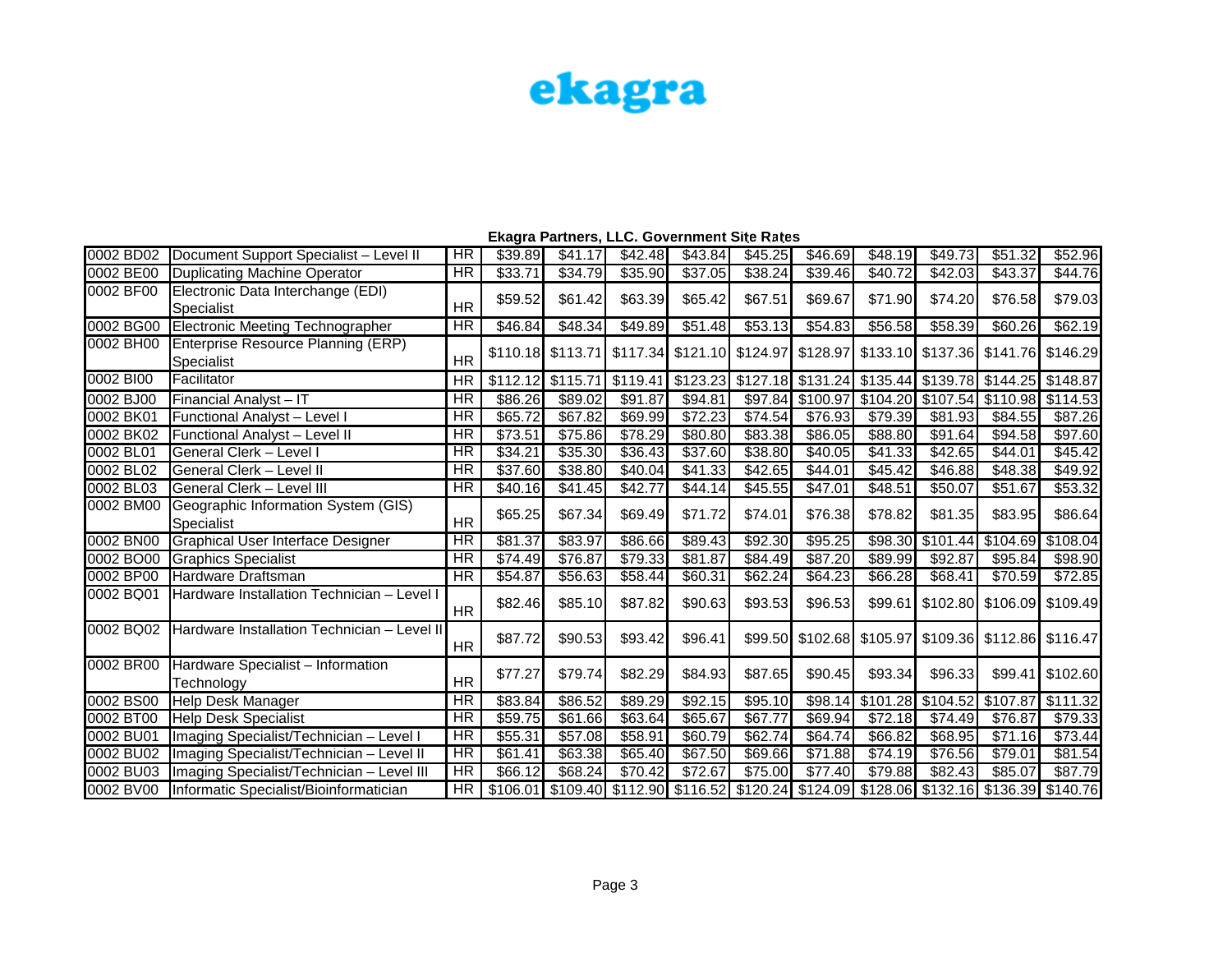| 0002 BW01 | Information Engineer - Level I                   | <b>HR</b>              | \$73.72  | \$76.08            | \$78.51         | \$81.03             | \$83.62  | \$86.29             | \$89.06                                                                                   | \$91.91  | \$94.85                    | \$97.88                   |
|-----------|--------------------------------------------------|------------------------|----------|--------------------|-----------------|---------------------|----------|---------------------|-------------------------------------------------------------------------------------------|----------|----------------------------|---------------------------|
|           | 0002 BW02 Information Engineer - Level II        | $\overline{HR}$        | \$83.89  | \$86.57            | \$89.34         | \$92.20             | \$95.15  | \$98.20             | \$101.34                                                                                  |          | \$104.58 \$107.93 \$111.39 |                           |
| 0002 BX00 | Information Resource Management                  |                        | \$89.86  | \$92.74            | \$95.70         |                     |          |                     | \$98.77 \$101.93 \$105.19 \$108.55 \$112.03 \$115.61 \$119.31                             |          |                            |                           |
|           | Analvst                                          | <b>HR</b>              |          |                    |                 |                     |          |                     |                                                                                           |          |                            |                           |
| 0002 BY00 | Information Systems Training Specialist          | HR                     | \$91.31  | \$94.23            |                 |                     |          |                     | \$97.25 \$100.36 \$103.57 \$106.89 \$110.31 \$113.84 \$117.48 \$121.24                    |          |                            |                           |
| 0002 BZ00 | <b>IT Policy/Legislative Specialist</b>          | <b>HR</b>              |          |                    |                 |                     |          |                     | \$106.44 \$109.85 \$113.36 \$116.99 \$120.73 \$124.60 \$128.58 \$132.70 \$136.94 \$141.33 |          |                            |                           |
| 0002 CA00 | IT Strategic/Capital Planner                     | <b>HR</b>              |          |                    |                 |                     |          |                     | \$106.87 \$110.29 \$113.82 \$117.46 \$121.22 \$125.10 \$129.10 \$133.23 \$137.50 \$141.90 |          |                            |                           |
| 0002 CB00 | Knowledge Management Specialist                  | <b>HR</b>              |          |                    |                 |                     |          |                     | \$130.31 \$134.48 \$138.78 \$143.22 \$147.81 \$152.54 \$157.42                            |          | \$162.46 \$167.65 \$173.02 |                           |
| 0002 CC00 | Librarian                                        | <b>HR</b>              | \$51.55  | \$53,20            | \$54.90         | \$56.66             | \$58.47  | \$60.34             | \$62.27                                                                                   | \$64.27  | \$66.32                    | \$68.45                   |
| 0002 CD00 | Librarian Technician                             | <b>HR</b>              | \$40.02  | \$41.30            | \$42.62         | \$43.99             | \$45.39  | \$46.85             | \$48.35                                                                                   | \$49.89  | \$51.49                    | \$53.14                   |
| 0002 CE00 | Medical Billing/Account Management               | <b>HR</b>              | \$38.03  | \$39.25            | \$40.50         | \$41.80             | \$43.14] | \$44.52             | \$45.94                                                                                   | \$47.41  | \$48.93                    | \$50.49                   |
| 0002 CF00 | Specialist<br>Modeling and Simulation Specialist | $\overline{\text{HR}}$ |          | \$107.88 \\$111.33 |                 | $$114.89$ $$118.57$ |          | $$122.37$ $$126.28$ | \$130.32                                                                                  | \$134.49 |                            | \$138.80 \\$143.24        |
| 0002 CG00 | <b>INetwork Administrator</b>                    | <b>HR</b>              | \$65.82  | \$67.93            | \$70.10         | \$72.34             | \$74.66  | $\overline{$}77.05$ | \$79.51                                                                                   | \$82.06  | \$84.68                    | \$87.39                   |
| 0002 CH00 | Network Draftsman                                | <b>HR</b>              | \$49.80  | \$51.39            | \$53.04         | \$54.74             | \$56.49  | \$58.29             | \$60.16                                                                                   | \$62.09  | \$64.07                    | \$66.12                   |
| 0002 CI01 | INetwork Installation Technician – Level I       | $\overline{HR}$        | \$60.65  | \$62.59            | \$64.59         | \$66.66             | \$68.79  | \$71.00             | \$73.27                                                                                   | \$75.61  | \$78.03                    | \$80.53                   |
|           |                                                  |                        |          |                    |                 |                     |          |                     |                                                                                           |          |                            |                           |
| 0002 CI02 | Network Installation Technician - Level II       | <b>HR</b>              | \$67.51  | \$69.67            | \$71.90         | \$74.20             | \$76.57  | \$79.03             | \$81.55                                                                                   | \$84.16  | \$86.86                    | \$89.64                   |
| 0002 CJ00 | Network Support Technician                       | <b>HR</b>              | \$63.42  | \$65.45            | \$67.54         | \$69.71             | \$71.94  | \$74.24]            | \$76.61                                                                                   | \$79.06  | \$81.60                    | \$84.21                   |
| 0002 CK00 | <b>Operations Manager</b>                        | <b>HR</b>              | \$93.40  | \$96.39            | $\sqrt{$99.47}$ | \$102.66            |          | $$105.94$ $$109.33$ | \$112.83                                                                                  | \$116.44 | \$120.17 \$124.01          |                           |
| 0002 CL00 | <b>Procurement Product Specialist</b>            | <b>HR</b>              | \$88.20  | \$91.02            | \$93.94         | \$96.94             |          | \$100.04 \\$103.24  | \$106.55                                                                                  | \$109.96 | S113.48 S117.11            |                           |
| 0002 CM00 | Program Administration Specialist                | <b>HR</b>              | \$51.19  | \$52.83            | \$54.52         | \$56.26             | \$58.06  | \$59.92             | \$61.84]                                                                                  | \$63.82  | \$65.86                    | \$67.97                   |
| 0002 CN00 | Program Analyst                                  | <b>HR</b>              | \$84.70  | \$87.41            | \$90.21         | \$93.09             | \$96.07  | \$99.15             | \$102.32                                                                                  | \$105.59 |                            | \$108.97 \$112.46         |
| 0002 CO00 | Program Manager                                  | <b>HR</b>              |          | \$142.95 \\$147.52 |                 |                     |          |                     | $$152.25$ $$157.12$ $$162.14$ $$167.33$ $$172.69$                                         | \$178.21 |                            | \$183.92 \$189.80         |
| 0002 CP00 | <b>Project Control Specialist</b>                | <b>HR</b>              | \$66.84  | \$68.98            | \$71.19         | \$73.46             | \$75.82  | \$78.24]            | \$80.74                                                                                   | \$83.33  | \$86,00                    | \$88.75                   |
| 0002 CQ00 | <b>Project Leader</b>                            | <b>HR</b>              |          |                    |                 |                     |          |                     | \$109.89 \$113.41 \$117.04 \$120.78 \$124.65 \$128.63 \$132.75 \$137.00 \$141.38 \$145.91 |          |                            |                           |
| 0002 CR01 | Project Manager - Level I                        | <b>HR</b>              |          | \$101.81 \$105.07  |                 |                     |          |                     | \$108.43  \$111.90  \$115.48  \$119.18  \$122.99  \$126.93  \$130.99  \$135.18            |          |                            |                           |
| 0002 CR02 | Project Manager - Level II                       | <b>HR</b>              |          |                    |                 |                     |          |                     | \$114.76 \$118.43 \$122.22 \$126.13 \$130.17 \$134.33 \$138.63 \$143.07                   |          | \$147.65 \$152.37          |                           |
| 0002 CR03 | Project Manager - Level III                      | <b>HR</b>              | \$125.21 |                    |                 |                     |          |                     | \$129.22   \$133.35   \$137.62   \$142.02   \$146.57   \$151.26                           |          | \$156.10 \$161.09 \$166.25 |                           |
| 0002 CS00 | <b>Public Health Analyst</b>                     | <b>HR</b>              | \$80.09  | \$82.65            | \$85.30         | \$88.03             |          | $$90.84$ $$93.75$   | \$96.75                                                                                   |          |                            | \$99.85 \$103.04 \$106.34 |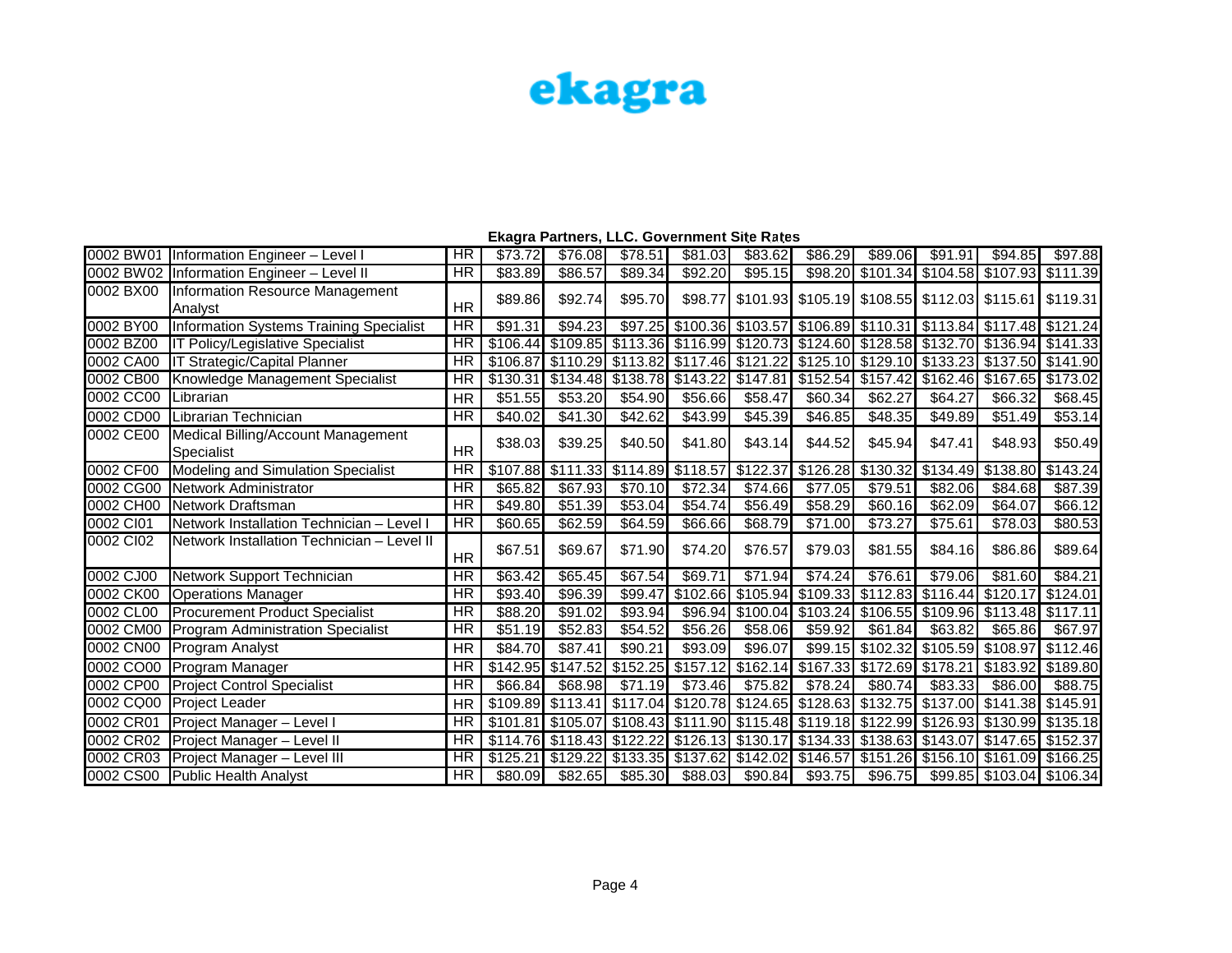|           |                                          |                 |                     |                            |          | Ekagra Partners, LLC. Government Site Rates                                      |                                              |                   |          |          |                                                               |          |
|-----------|------------------------------------------|-----------------|---------------------|----------------------------|----------|----------------------------------------------------------------------------------|----------------------------------------------|-------------------|----------|----------|---------------------------------------------------------------|----------|
| 0002 CT00 | Quality Assurance Analyst                | HR              | \$85.18             | \$87.91                    | \$90.72  | \$93.62                                                                          | \$96.62                                      | \$99.71           |          |          | \$102.90 \$106.19 \$109.59                                    | \$113.10 |
| 0002 CU00 | Quality Assurance Manager                | <b>HR</b>       | \$103.63            | \$106.95                   | \$110.37 | \$113.90                                                                         |                                              |                   |          |          | \$117.55 \$121.31 \$125.19 \$129.19 \$133.33 \$137.60         |          |
| 0002 CV00 | <b>Quality Assurance Specialist</b>      | <b>HR</b>       | \$85.18             | \$87.91                    | \$90.72  | \$93.62                                                                          | \$96.62                                      | \$99.71           |          |          | $$102.90$ $$106.19$ $$109.59$                                 | \$113.10 |
|           | 0002 CW00 Records Management Specialist  | <b>HR</b>       | \$41.19             | \$42.51                    | \$43.87  | \$45.27                                                                          | \$46.72                                      | \$48.22           | \$49.76  | \$51.35  | \$52.99                                                       | \$54.69  |
| 0002 CX00 | Scanner Operator                         | <b>HR</b>       | \$44.63             | \$46.06                    | \$47.53  | \$49.05                                                                          | \$50.62                                      | \$52.24           | \$53.91  | \$55.64  | \$57.42                                                       | \$59.26  |
| 0002 CY00 | Scientific Data Analyst                  | $\overline{HR}$ | \$88.16             | \$90.98                    | \$93.89  | \$96.90                                                                          |                                              |                   |          |          | \$100.00 \$103.20 \$106.50 \$109.91 \$113.43                  | \$117.05 |
| 0002 CZ01 | Subject Matter Expert - Level I          | <b>HR</b>       |                     | \$130.86 \$135.05          | \$139.37 | \$143.83 \$148.43 \$153.18 \$158.08 \$163.14 \$168.36                            |                                              |                   |          |          |                                                               | \$173.75 |
| 0002 CZ02 | Subject Matter Expert - Level II         | <b>HR</b>       |                     | \$145.60 \$150.26 \$155.07 |          |                                                                                  | \$160.03 \$165.15 \$170.44 \$175.89 \$181.52 |                   |          |          | \$187.33 \$193.32                                             |          |
| 0002 CZ03 | Subject Matter Expert - Level III        | <b>HR</b>       | \$158.03            | \$163.09                   | \$168.31 | \$173.69 \$179.25 \$184.99 \$190.91 \$197.01                                     |                                              |                   |          |          | $\overline{$}203.32$                                          | \$209.82 |
| 0002 DA01 | <b>ISystem Administrator - Level I</b>   | <b>HR</b>       | \$79.93             | \$82.49                    | \$85.13  | \$87.85                                                                          | \$90.66                                      | \$93.56           | \$96.56  |          | \$99.65 \$102.84                                              | \$106.13 |
| 0002 DA02 | System Administrator - Level II          | <b>HR</b>       | \$89.73             | \$92.60                    | \$95.56  |                                                                                  |                                              |                   |          |          | \$98.62 \$101.78 \$105.04 \$108.40 \$111.87 \$115.45 \$119.14 |          |
| 0002 DA03 | <b>ISystem Administrator - Level III</b> | <b>HR</b>       |                     |                            |          | \$98.10 \$101.24 \$104.48 \$107.82 \$111.27 \$114.83 \$118.51 \$122.30           |                                              |                   |          |          | \$126.21                                                      | \$130.25 |
| 0002 DB01 | Systems Architect - Level I              | <b>HR</b>       |                     |                            |          | \$118.15 \$121.93 \$125.83 \$129.86 \$134.01 \$138.30 \$142.73 \$147.30 \$152.01 |                                              |                   |          |          |                                                               | \$156.87 |
| 0002 DB02 | Systems Architect - Level II             | <b>HR</b>       | \$127,00            |                            |          | \$131.06 \$135.26 \$139.59 \$144.05 \$148.66 \$153.42 \$158.33 \$163.40 \$168.62 |                                              |                   |          |          |                                                               |          |
| 0002 DC01 | Systems Engineer - Level I               | <b>HR</b>       | \$82.24             | \$84.87                    | \$87.59  | \$90.39                                                                          | \$93.28                                      | \$96.27           |          |          | \$99.35 \$102.53 \$105.81                                     | \$109.19 |
| 0002 DC02 | Systems Engineer - Level II              | <b>HR</b>       | \$93.65             | \$96.65                    |          | \$99.74 \$102.93                                                                 |                                              | \$106.22 \$109.62 |          |          | \$113.13 \$116.75 \$120.49                                    | \$124.34 |
|           | 0002 DC03 Systems Engineer - Level III   | <b>HR</b>       | \$102.95            | \$106.24                   |          | $$109.64$ $$113.15$                                                              |                                              | \$116.77 \$120.51 |          |          | $$124.37$ $$128.35$ $$132.45$                                 | \$136.69 |
| 0002 DD00 | System Operator                          | <b>HR</b>       | \$67.51             | \$69.67                    | \$71.90  | \$74.20                                                                          | \$76.57                                      | \$79.03           | \$81.55  | \$84.16  | \$86.86                                                       | \$89.64  |
| 0002 DE00 | System Programmer                        | <b>HR</b>       | \$86.01             | \$88.76                    | \$91.60  | \$94.53                                                                          |                                              |                   |          |          | \$97.56 \$100.68 \$103.90 \$107.23 \$110.66                   | \$114.20 |
| 0002 DF01 | Technical Writer/Editor - Level I        | <b>HR</b>       | \$54.46             | \$56.20                    | \$58.00  | \$59.86                                                                          | \$61.77                                      | \$63.75           | \$65.79  | \$67.89  | \$70.07                                                       | \$72.31  |
| 0002 DF02 | Technical Writer/Editor - Level II       | <b>HR</b>       | \$60.62             | \$62.56                    | \$64.56  | \$66.63                                                                          | \$68.76                                      | \$70.96           | \$73.23  | \$75.57  | \$77.99                                                       | \$80.49  |
| 0002 DF03 | Technical Writer/Editor - Level III      | HR              | \$65.97             | \$68.08                    | \$70.26  | \$72.51                                                                          | \$74.83                                      | \$77.22           | \$79.69  | \$82.24  | \$84.88                                                       | \$87.59  |
| 0002 DG01 | Telecommunications Engineer - Level I    | $\overline{HR}$ | $\overline{$71.64}$ | \$73.93                    | \$76.30  | \$78.74                                                                          | \$81.26                                      | \$83.86           | \$86.54  | \$89.31  | \$92.17                                                       | \$95.12  |
| 0002 DG02 | Telecommunications Engineer - Level II   | <b>HR</b>       | \$79.82             | \$82.37                    | \$85.01  | \$87.73                                                                          | \$90.54                                      | \$93.44           | \$96.43  | \$99.51  | \$102.70                                                      | \$105.98 |
| 0002 DH01 | Telecommunications Specialist - Level I  | $\overline{HR}$ | \$60.65             | \$62.59                    | \$64.59  | \$66.66                                                                          | \$68.79                                      | \$71.00           | \$73.27  | \$75.61  | \$78.03                                                       | \$80.53  |
| 0002 DH02 | Telecommunications Specialist - Level II | <b>HR</b>       | \$67.51             | \$69.67                    | \$71.90  | \$74.20                                                                          | \$76.57                                      | \$79.03           | \$81.55  | \$84.16  | \$86.86                                                       | \$89.64  |
| 0002 DI00 | <b>Test Engineer</b>                     | <b>HR</b>       | \$75.20             | \$77.61                    | \$80.09  | \$82.65                                                                          | \$85.30                                      | \$88.03           | \$90.84  | \$93.75  | \$96.75                                                       | \$99.85  |
| 0002 DJ00 | <b>Training Manager</b>                  | HR              | \$84.41             | \$87.11                    | \$89.90  | \$92.78                                                                          | \$95.74                                      | \$98.81           | \$101.97 | \$105.23 | \$108.60                                                      | \$112.08 |
| 0002 DK01 | Training Specialist - Level I            | <b>HR</b>       | \$54.75             | \$56.50                    | \$58.31  | \$60.18                                                                          | \$62.10                                      | \$64.09           | \$66.14] | \$68.26  | \$70.44                                                       | \$72.69  |
| 0002 DK02 | Training Specialist - Level II           | <b>HR</b>       | \$72.35             | \$74.67                    | \$77.05  | \$79.52                                                                          | \$82.06                                      | \$84.69           | \$87.40  | \$90.20  | \$93.08                                                       | \$96.06  |
| 0002 DL00 | <b>IWeb Content Administrator</b>        | HR              | \$92.09             | \$95.04                    |          | \$98.08 \$101.22 \$104.46 \$107.80 \$111.25 \$114.81 \$118.48                    |                                              |                   |          |          |                                                               | \$122.27 |